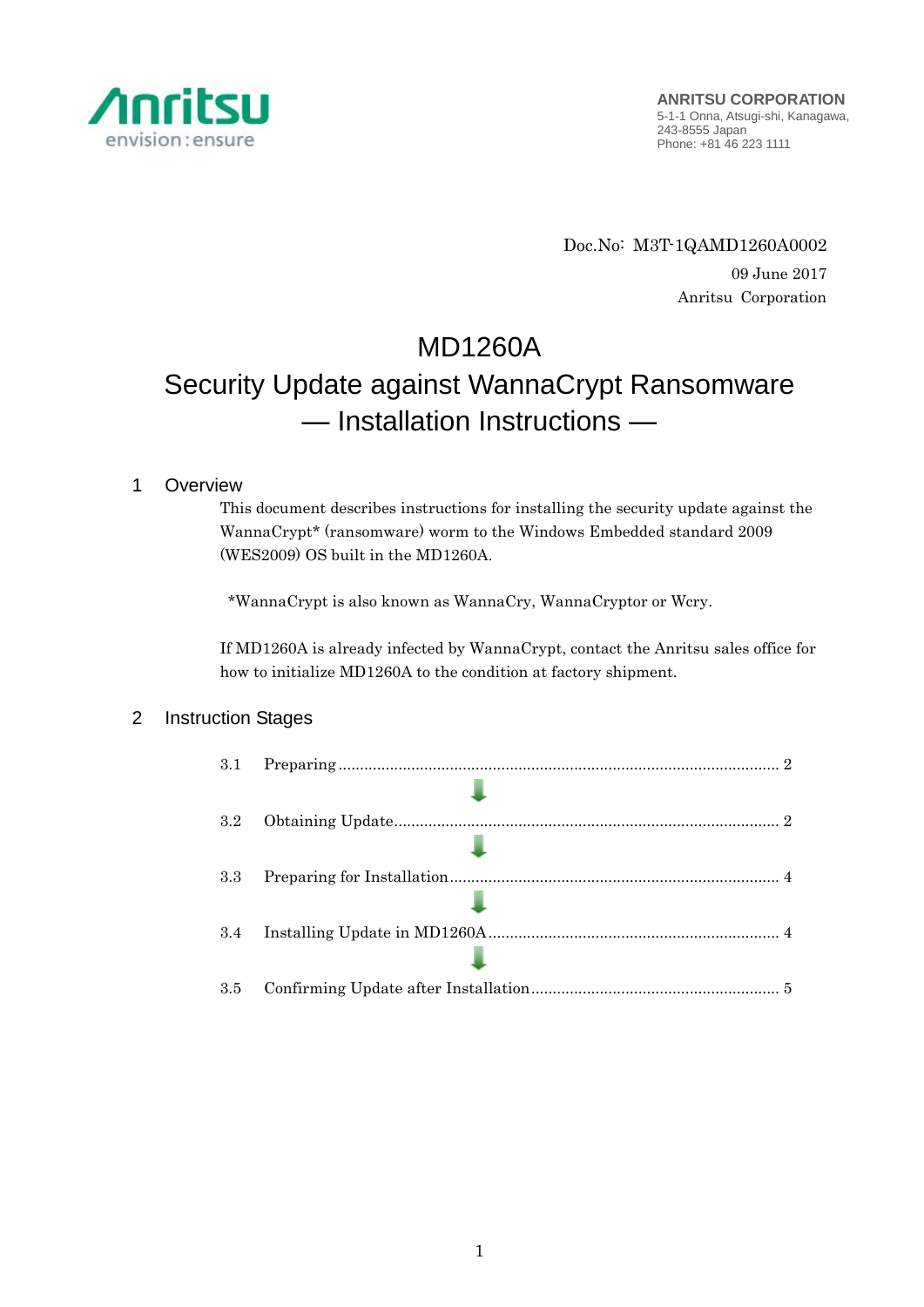## <span id="page-1-0"></span>3 Instructions

## 3.1 Preparing

1. Equipment needed for installation

The following equipment is needed for installing the update.

- •Internet-connected PC
- USB flash memory that can be mounted on both MD1260A and PC desktops. The USB flash memory must not have any security management function.
- •Mouse and keyboard for operating MD1260A.

#### *Note:*

# Scan and confirm that the PC and USB flash memory are not infected by any malware.

2. Backing-up important files

We recommend creating a backup of important data\* to external storage such as USB flash memory to guard against data loss problems when installing the update.

\* Analysis results, configuration files, and other important files.

#### *Note:*

## Anritsu will not be held liable for loss of data on the storage device in MD1260A.

## <span id="page-1-1"></span>3.2 Obtaining Update

Download the correct update from Microsoft's homepage. Use an Internet-connected PC to download the update.

This section describes the PC operation for downloading.

#### *Note:*

# DO NOT connect the MD1260A directly to the Internet to download the update.

1. Access the following page and download the update for WES2009 against WannaCrypt.

<http://www.catalog.update.microsoft.com/Home.aspx>

Input KB4012598 in the following box and click "Search".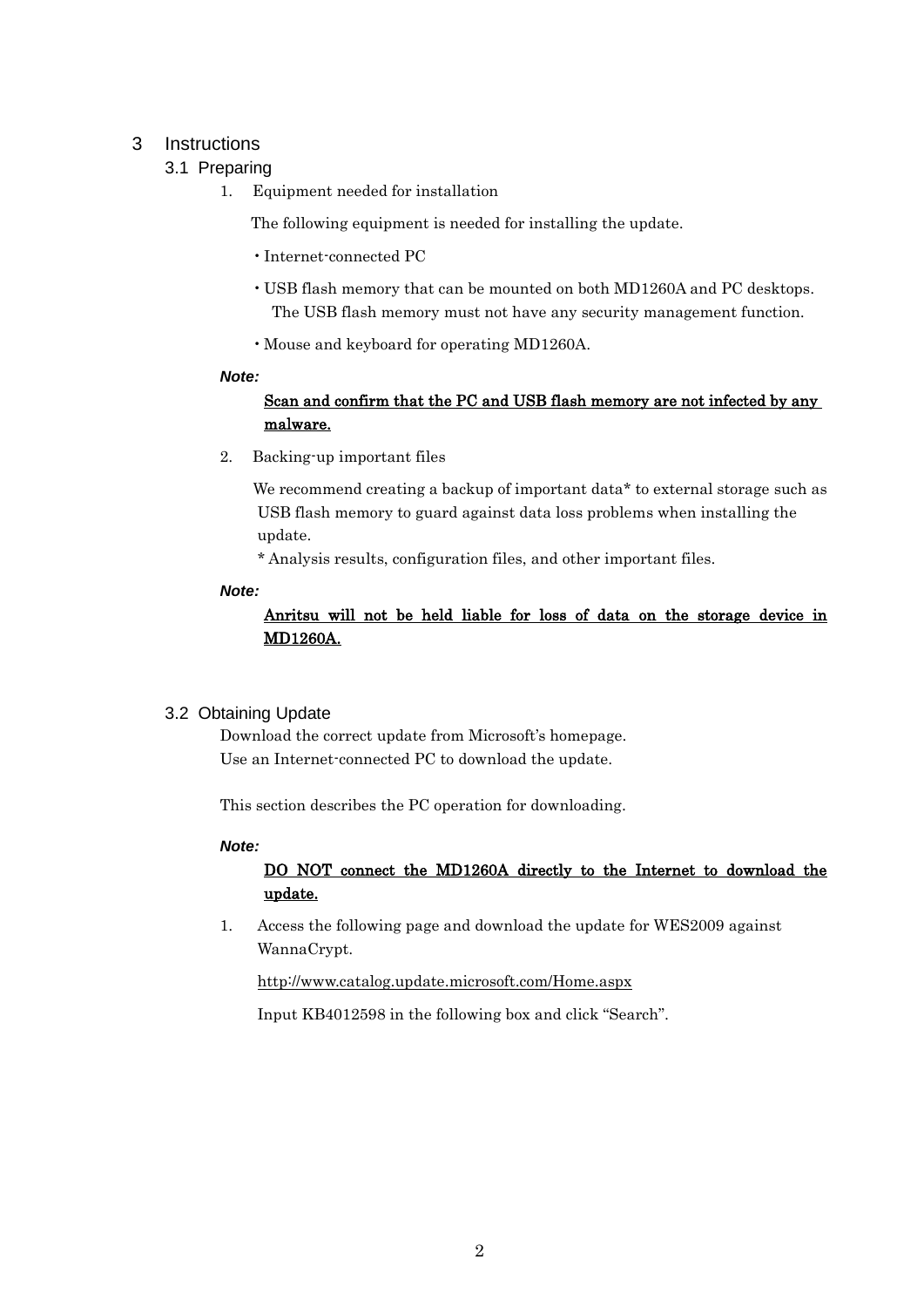

2. At the displayed catalog page, click "Download" for "Security Update for WES09 and POSReady 2009 (KB4012598) Windows XP Embedded".

| Microsoft Update Catalog<br>FAQ <sup>1</sup> help                             |                                                              |                            |                     | KB4012598 |        | x Search        |
|-------------------------------------------------------------------------------|--------------------------------------------------------------|----------------------------|---------------------|-----------|--------|-----------------|
| Search results for "KB4012598"                                                |                                                              |                            |                     |           |        |                 |
| Updates: 1 - 13 of 13 (page 1 of 1)                                           |                                                              |                            |                     |           |        | Previous   Next |
| Title                                                                         | Products                                                     | Classification             | <b>Last Updated</b> | Version   | Size:  |                 |
| Security Update for Windows 8 (KB4012598)                                     | Windows 8                                                    | Security Updates 5/13/2017 |                     | n/s       | 872 KB | Download        |
| Security Update for Windows XP SP3 (KB4012598)                                | Windows XP                                                   | Security Updates 5/13/2017 |                     | n/a       | 665 KB | Download        |
| Security Update for Windows Vista (KB4012598)                                 | Windows Vista                                                | Security Updates 3/12/2017 |                     | n/a       | 1.2 MB | Download        |
| Security Update for Windows Server 2008 (K84012598)                           | Windows Server 2008                                          | Security Updates 3/12/2017 |                     | n/s       | 1.2 MB | Download        |
| Security Update for Windows Server 2003 for x64-based Systems (KB4012598)     | Windows Server 2003 Windows Server 2003. Datacenter Edition. | Security Updates 5/13/2017 |                     | n/a       | 951 KB | Download        |
| Security Update for Windows 8 for x64-based Systems (KB4012598)               | Windows 8                                                    | Security Updates 5/13/2017 |                     | n/a       | 984 KB | Download        |
| Security Update for Windows XP SP3 for XPe (KB4012598)                        | Windows XP Embedded                                          | Security Updates 5/13/2017 |                     | n/a       | 665 KB | Download        |
| Security Update for Windows Server 2003 (KB4012598)                           | Windows Server 2003 Windows Server 2003. Datacenter Edition  | Security Updates 5/13/2017 |                     | n/a       | 682 KB | Download        |
| Security Update for Windows XP SP2 for x64-based Systems (KB4012598)          | Windows XP x64 Edition                                       | Security Updates 5/13/2017 |                     | n/a       | 951 KB | Download        |
| Security Update for Windows Vista for x64-based Systems (K84012598)           | Windows Vista                                                | Security Updates 3/12/2017 |                     | n/a       | 1.3 MB | Download        |
| Security Update for Windows Server 2008 for Itanium-based Systems (KB4012598) | Windows Server 2008                                          | Security Updates 3/12/2017 |                     | n/s       | 1.2 MB | Download        |
| Security Update for Windows Server 2008 for x64-based Systems (KB4012598)     | Windows Server 2008                                          | Security Updates 3/12/2017 |                     | n/a       | 1.3 MB | Download        |
| Security Update for WES09 and POSReady 2009 (KB4012598)                       | Windows XP Embedded                                          | Security Updates 3/12/2017 |                     | n/a       | 665 KB | Download        |

3. At the Download screen, click the file name and save the file to the PC. Copy the file to USB flash memory.

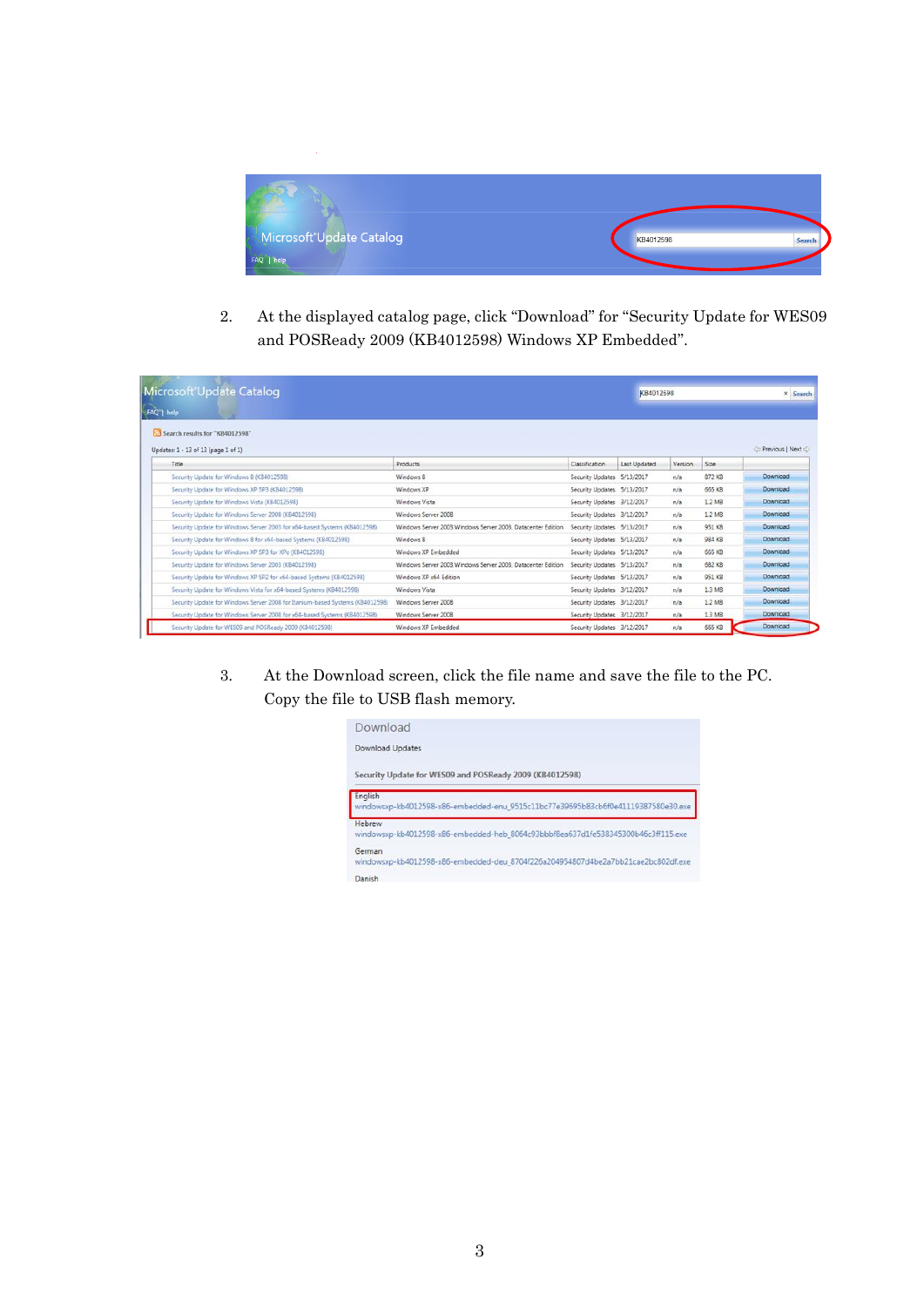### <span id="page-3-0"></span>3.3 Preparing for Installation

After boot-up, move to "Select an Application" screen and click "Close application" button at the top right.

| A MD1260A Control Software |                                                                    | Welcome to MD1260A<br>Select an application. |                                                        |                           | $\overline{\mathbf{x}}$<br>٠<br>Version 3.02 |
|----------------------------|--------------------------------------------------------------------|----------------------------------------------|--------------------------------------------------------|---------------------------|----------------------------------------------|
|                            | Ethernet                                                           | <b>OTN</b>                                   | Multi Port<br>Utility                                  |                           |                                              |
|                            | <b>Ether</b><br>40 <sub>G</sub><br><b>Ether</b><br>40 <sub>G</sub> | 40GbE<br>40GbE No Frame                      | Ether<br>100 <sub>G</sub><br>Ether<br>100 <sub>G</sub> | 100GbE<br>100GbE No Frame |                                              |
|                            |                                                                    |                                              |                                                        |                           | $\mathbf{R}$<br>Shut down                    |

## <span id="page-3-1"></span>3.4 Installing Update in MD1260A

Quit all applications installed in the MD1260A by the customer.

- 1. Copy the update downloaded as described section [3.2](#page-1-1) "[Obtaining Update](#page-1-1)" to USB flash memory and then plug this memory into the MD1260A USB port.
- 2. Quit all applications running on the MD1260A.
- 3. Copy the file to the desktop of MD1260A. After copying, unmount the USB flash memory from the desktop.

#### *Note:*

# Unmount the USB flash memory by clicking the USB Eject icon on the taskbar at the bottom right of the screen and then remove the USB flash memory from the USB port.

4. Install the update.

Double-click the copied file. The update program will launch. Follow the displayed instructions to continue installation.

5. After installation completes, restart Windows. If the installer does not appear, restart Windows from the Start menu.